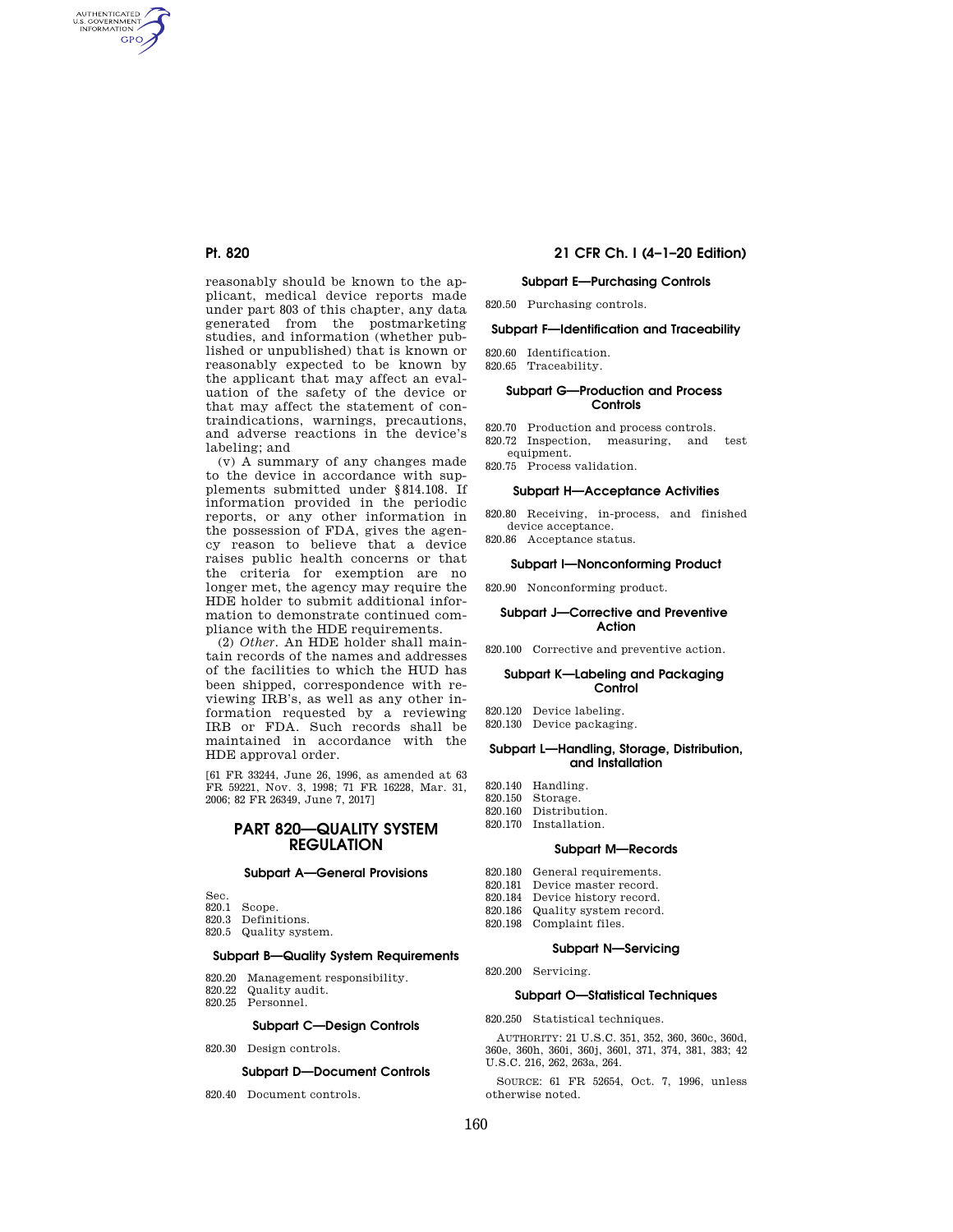### **Subpart A—General Provisions**

#### **§ 820.1 Scope.**

(a) *Applicability.* (1) Current good manufacturing practice (CGMP) requirements are set forth in this quality system regulation. The requirements in this part govern the methods used in, and the facilities and controls used for, the design, manufacture, packaging, labeling, storage, installation, and servicing of all finished devices intended for human use. The requirements in this part are intended to ensure that finished devices will be safe and effective and otherwise in compliance with the Federal Food, Drug, and Cosmetic Act (the act). This part establishes basic requirements applicable to manufacturers of finished medical devices. If a manufacturer engages in only some operations subject to the requirements in this part, and not in others, that manufacturer need only comply with those requirements applicable to the operations in which it is engaged. With respect to class I devices, design controls apply only to those devices listed in  $§820.30(a)(2)$ . This regulation does not apply to manufacturers of components or parts of finished devices, but such manufacturers are encouraged to use appropriate provisions of this regulation as guidance. Manufacturers of blood and blood components used for transfusion or for further manufacturing are not subject to this part, but are subject to subchapter F of this chapter. Manufacturers of human cells, tissues, and cellular and tissue-based products (HCT/Ps), as defined in §1271.3(d) of this chapter, that are medical devices (subject to premarket review or notification, or exempt from notification, under an application submitted under the device provisions of the act or under a biological product license application under section 351 of the Public Health Service Act) are subject to this part and are also subject to the donor-eligibility procedures set forth in part 1271 subpart C of this chapter and applicable current good tissue practice procedures in part 1271 subpart D of this chapter. In the event of a conflict between applicable regulations in part 1271 and in other parts of this chapter, the regulation specifically applicable to the device in question shall supersede the more general.

(2) The provisions of this part shall be applicable to any finished device as defined in this part, intended for human use, that is manufactured, imported, or offered for import in any State or Territory of the United States, the District of Columbia, or the Commonwealth of Puerto Rico.

(3) In this regulation the term ''where appropriate'' is used several times. When a requirement is qualified by ''where appropriate,'' it is deemed to be ''appropriate'' unless the manufacturer can document justification otherwise. A requirement is ''appropriate'' if nonimplementation could reasonably be expected to result in the product not meeting its specified requirements or the manufacturer not being able to carry out any necessary corrective action.

(b) The quality system regulation in this part supplements regulations in other parts of this chapter except where explicitly stated otherwise. In the event of a conflict between applicable regulations in this part and in other parts of this chapter, the regulations specifically applicable to the device in question shall supersede any other generally applicable requirements.

(c) *Authority.* Part 820 is established and issued under authority of sections 501, 502, 510, 513, 514, 515, 518, 519, 520, 522, 701, 704, 801, 803 of the act (21 U.S.C. 351, 352, 360, 360c, 360d, 360e, 360h, 360i, 360j, 360l, 371, 374, 381, 383). The failure to comply with any applicable provision in this part renders a device adulterated under section 501(h) of the act. Such a device, as well as any person responsible for the failure to comply, is subject to regulatory action.

(d) *Foreign manufacturers.* If a manufacturer who offers devices for import into the United States refuses to permit or allow the completion of a Food and Drug Administration (FDA) inspection of the foreign facility for the purpose of determining compliance with this part, it shall appear for purposes of section 801(a) of the act, that the methods used in, and the facilities and controls used for, the design, manufacture, packaging, labeling, storage, installation, or servicing of any devices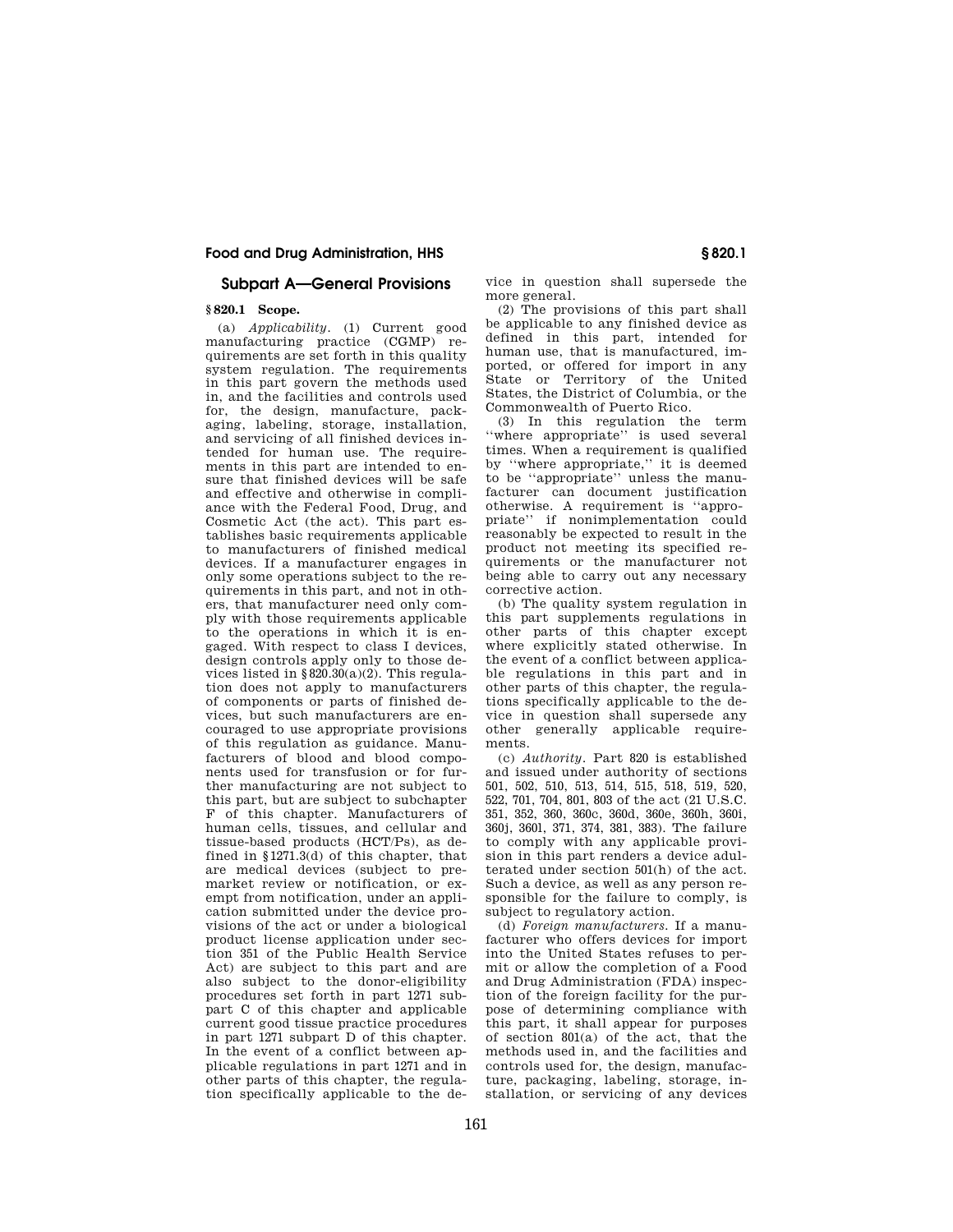produced at such facility that are offered for import into the United States do not conform to the requirements of section 520(f) of the act and this part and that the devices manufactured at that facility are adulterated under section 501(h) of the act.

(e) *Exemptions or variances.* (1) Any person who wishes to petition for an exemption or variance from any device quality system requirement is subject to the requirements of section  $520(f)(2)$ of the act. Petitions for an exemption or variance shall be submitted according to the procedures set forth in §10.30 of this chapter, the FDA's administrative procedures. Guidance is available from the Food and Drug Administration, Center for Devices and Radiological Health, Division of Small Manufacturers, International and Consumer Assistance, 10903 New Hampshire Ave., Bldg. 66, rm. 4613, Silver Spring, MD 20993–0002, 1–800–638–2041 or 301–796– 7100, FAX: 301–847–8149.

(2) FDA may initiate and grant a variance from any device quality system requirement when the agency determines that such variance is in the best interest of the public health. Such variance will remain in effect only so long as there remains a public health need for the device and the device would not likely be made sufficiently available without the variance.

[61 FR 52654, Oct. 7, 1996, as amended at 65 FR 17136, Mar. 31, 2000; 65 FR 66636, Nov. 7, 2000; 69 FR 29829, May 25, 2005; 72 FR 17399, Apr. 9, 2007; 75 FR 20915, Apr. 22, 2010; 80 FR 29906, May 22, 2015]

#### **§ 820.3 Definitions.**

(a) *Act* means the Federal Food, Drug, and Cosmetic Act, as amended (secs. 201–903, 52 Stat. 1040 *et seq.,* as amended (21 U.S.C. 321–394)). All definitions in section 201 of the act shall apply to the regulations in this part.

(b) *Complaint* means any written, electronic, or oral communication that alleges deficiencies related to the identity, quality, durability, reliability, safety, effectiveness, or performance of a device after it is released for distribution.

(c) *Component* means any raw material, substance, piece, part, software, firmware, labeling, or assembly which

**§ 820.3 21 CFR Ch. I (4–1–20 Edition)** 

is intended to be included as part of the finished, packaged, and labeled device.

(d) *Control number* means any distinctive symbols, such as a distinctive combination of letters or numbers, or both, from which the history of the manufacturing, packaging, labeling, and distribution of a unit, lot, or batch of finished devices can be determined.

(e) *Design history file* (*DHF*) means a compilation of records which describes the design history of a finished device.

(f) *Design input* means the physical and performance requirements of a device that are used as a basis for device design.

(g) *Design output* means the results of a design effort at each design phase and at the end of the total design effort. The finished design output is the basis for the device master record. The total finished design output consists of the device, its packaging and labeling, and the device master record.

(h) *Design review* means a documented, comprehensive, systematic examination of a design to evaluate the adequacy of the design requirements. to evaluate the capability of the design to meet these requirements, and to identify problems.

(i) *Device history record* (*DHR*) means a compilation of records containing the production history of a finished device.

(j) *Device master record* (*DMR*) means a compilation of records containing the procedures and specifications for a finished device.

(k) *Establish* means define, document (in writing or electronically), and implement.

(l) *Finished device* means any device or accessory to any device that is suitable for use or capable of functioning, whether or not it is packaged, labeled, or sterilized.

(m) *Lot or batch* means one or more components or finished devices that consist of a single type, model, class, size, composition, or software version that are manufactured under essentially the same conditions and that are intended to have uniform characteristics and quality within specified limits.

(n) *Management with executive responsibility* means those senior employees of a manufacturer who have the authority to establish or make changes to the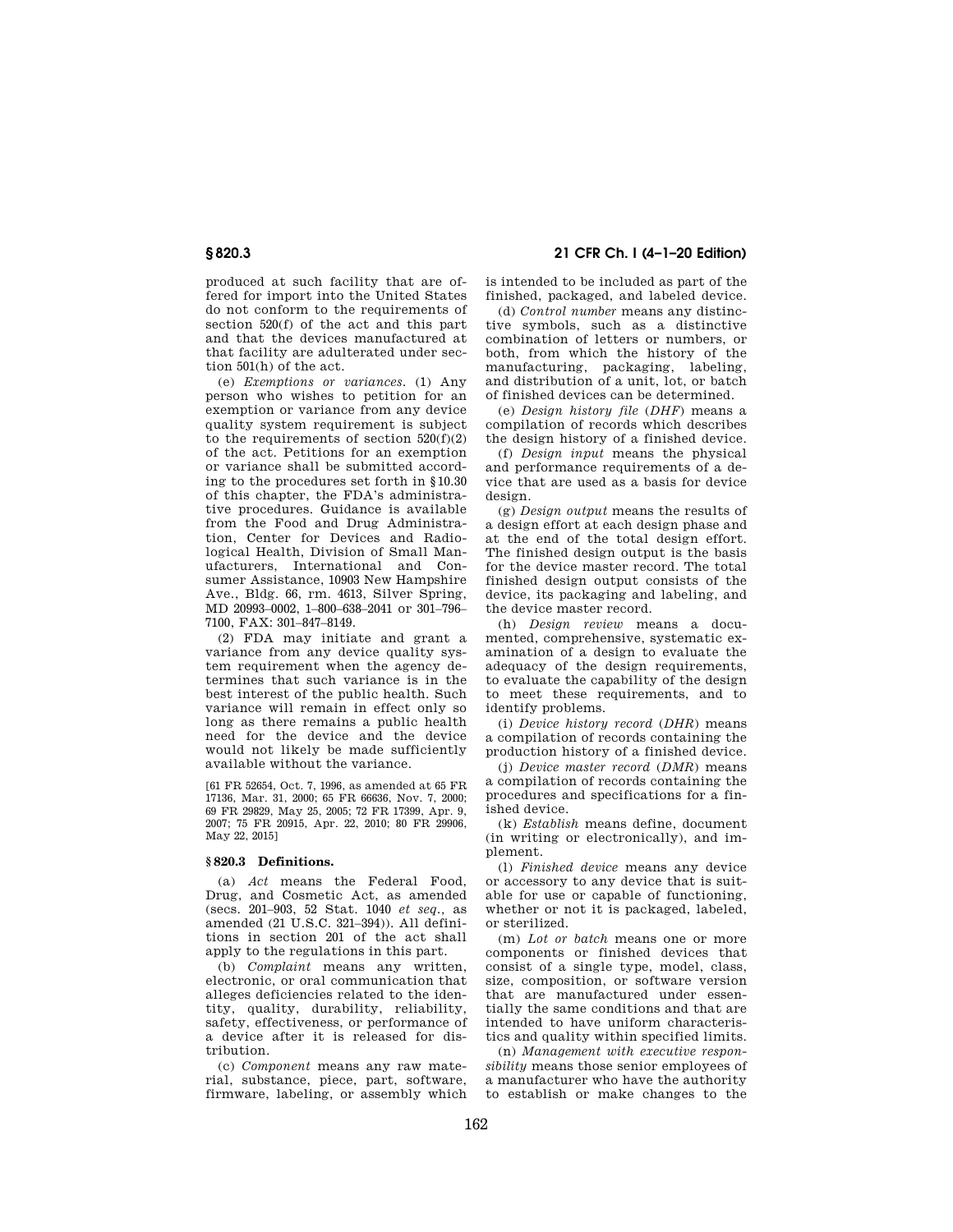manufacturer's quality policy and quality system.

(o) *Manufacturer* means any person who designs, manufactures, fabricates, assembles, or processes a finished device. Manufacturer includes but is not limited to those who perform the functions of contract sterilization, installation, relabeling, remanufacturing, repacking, or specification development, and initial distributors of foreign entities performing these functions.

(p) *Manufacturing material* means any material or substance used in or used to facilitate the manufacturing process, a concomitant constituent, or a byproduct constituent produced during the manufacturing process, which is present in or on the finished device as a residue or impurity not by design or intent of the manufacturer.

(q) *Nonconformity* means the nonfulfillment of a specified requirement.

(r) *Product* means components, manufacturing materials, in- process devices, finished devices, and returned devices.

(s) *Quality* means the totality of features and characteristics that bear on the ability of a device to satisfy fitness-for-use, including safety and performance.

(t) *Quality audit* means a systematic, independent examination of a manufacturer's quality system that is performed at defined intervals and at sufficient frequency to determine whether both quality system activities and the results of such activities comply with quality system procedures, that these procedures are implemented effectively, and that these procedures are suitable to achieve quality system objectives.

(u) *Quality policy* means the overall intentions and direction of an organization with respect to quality, as established by management with executive responsibility.

(v) *Quality system* means the organizational structure, responsibilities, procedures, processes, and resources for implementing quality management.

(w) *Remanufacturer* means any person who processes, conditions, renovates, repackages, restores, or does any other act to a finished device that significantly changes the finished device's performance or safety specifications, or intended use.

(x) *Rework* means action taken on a nonconforming product so that it will fulfill the specified DMR requirements before it is released for distribution.

(y) *Specification* means any requirement with which a product, process, service, or other activity must conform.

(z) *Validation* means confirmation by examination and provision of objective evidence that the particular requirements for a specific intended use can be consistently fulfilled.

(1) *Process validation* means establishing by objective evidence that a process consistently produces a result or product meeting its predetermined specifications.

(2) *Design validation* means establishing by objective evidence that device specifications conform with user needs and intended use(s).

(aa) *Verification* means confirmation by examination and provision of objective evidence that specified requirements have been fulfilled.

(bb) *Human cell, tissue, or cellular or tissue-based product (HCT/P) regulated as a device* means an HCT/P as defined in §1271.3(d) of this chapter that does not meet the criteria in §1271.10(a) and that is also regulated as a device.

(cc) *Unique device identifier (UDI)*  means an identifier that adequately identifies a device through its distribution and use by meeting the requirements of §830.20 of this chapter. A unique device identifier is composed of:

(1) A *device identifier*—a mandatory, fixed portion of a UDI that identifies the specific version or model of a device and the labeler of that device; and

(2) A *production identifier*—a conditional, variable portion of a UDI that identifies one or more of the following when included on the label of the device:

(i) The lot or batch within which a device was manufactured;

(ii) The serial number of a specific device;

(iii) The expiration date of a specific device;

(iv) The date a specific device was manufactured.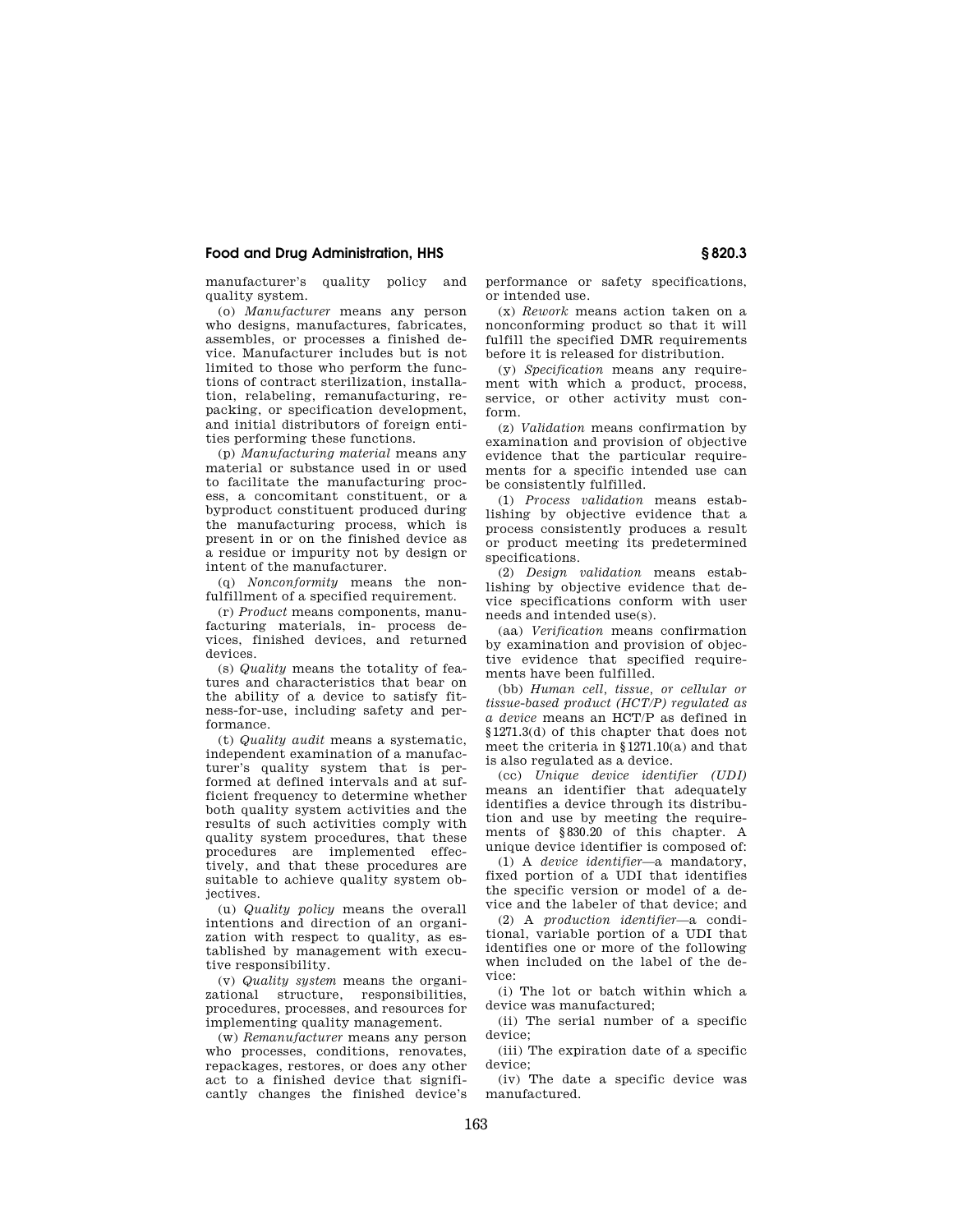(v) For an HCT/P regulated as a device, the distinct identification code required by §1271.290(c) of this chapter.

(dd) *Universal product code (UPC)*  means the product identifier used to identify an item sold at retail in the United States.

[61 FR 52654, Oct. 7, 1996, as amended at 78 FR 58822, Sept. 24, 2013]

#### **§ 820.5 Quality system.**

Each manufacturer shall establish and maintain a quality system that is appropriate for the specific medical device(s) designed or manufactured, and that meets the requirements of this part.

# **Subpart B—Quality System Requirements**

#### **§ 820.20 Management responsibility.**

(a) *Quality policy.* Management with executive responsibility shall establish its policy and objectives for, and commitment to, quality. Management with executive responsibility shall ensure that the quality policy is understood, implemented, and maintained at all levels of the organization.

(b) *Organization.* Each manufacturer shall establish and maintain an adequate organizational structure to ensure that devices are designed and produced in accordance with the requirements of this part.

(1) *Responsibility and authority.* Each manufacturer shall establish the appropriate responsibility, authority, and interrelation of all personnel who manage, perform, and assess work affecting quality, and provide the independence and authority necessary to perform these tasks.

(2) *Resources.* Each manufacturer shall provide adequate resources, including the assignment of trained personnel, for management, performance of work, and assessment activities, including internal quality audits, to meet the requirements of this part.

(3) *Management representative.* Management with executive responsibility shall appoint, and document such appointment of, a member of management who, irrespective of other responsibilities, shall have established authority over and responsibility for:

**§ 820.5 21 CFR Ch. I (4–1–20 Edition)** 

(i) Ensuring that quality system requirements are effectively established and effectively maintained in accordance with this part; and

(ii) Reporting on the performance of the quality system to management with executive responsibility for review.

(c) *Management review.* Management with executive responsibility shall review the suitability and effectiveness of the quality system at defined intervals and with sufficient frequency according to established procedures to ensure that the quality system satisfies the requirements of this part and the manufacturer's established quality policy and objectives. The dates and results of quality system reviews shall be documented.

(d) *Quality planning.* Each manufacturer shall establish a quality plan which defines the quality practices, resources, and activities relevant to devices that are designed and manufactured. The manufacturer shall establish how the requirements for quality will be met.

(e) *Quality system procedures.* Each manufacturer shall establish quality system procedures and instructions. An outline of the structure of the documentation used in the quality system shall be established where appropriate.

# **§ 820.22 Quality audit.**

Each manufacturer shall establish procedures for quality audits and conduct such audits to assure that the quality system is in compliance with the established quality system requirements and to determine the effectiveness of the quality system. Quality audits shall be conducted by individuals who do not have direct responsibility for the matters being audited. Corrective action(s), including a reaudit of deficient matters, shall be taken when necessary. A report of the results of each quality audit, and reaudit(s) where taken, shall be made and such reports shall be reviewed by management having responsibility for the matters audited. The dates and results of quality audits and reaudits shall be documented.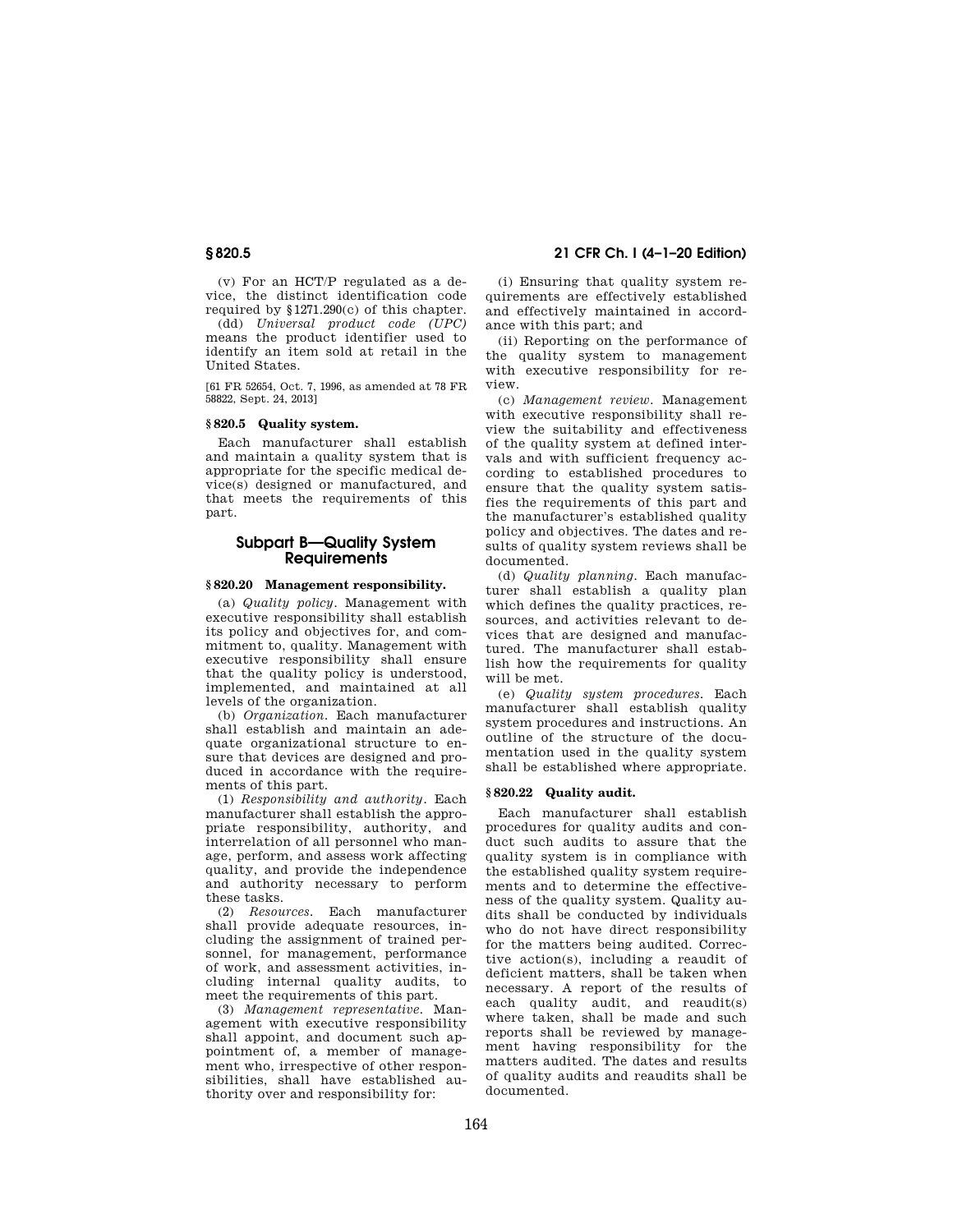# **§ 820.25 Personnel.**

(a) *General.* Each manufacturer shall have sufficient personnel with the necessary education, background, training, and experience to assure that all activities required by this part are correctly performed.

(b) *Training.* Each manufacturer shall establish procedures for identifying training needs and ensure that all personnel are trained to adequately perform their assigned responsibilities. Training shall be documented.

(1) As part of their training, personnel shall be made aware of device defects which may occur from the improper performance of their specific jobs.

(2) Personnel who perform verification and validation activities shall be made aware of defects and errors that may be encountered as part of their job functions.

# **Subpart C—Design Controls**

#### **§ 820.30 Design controls.**

(a) *General.* (1) Each manufacturer of any class III or class II device, and the class I devices listed in paragraph (a)(2) of this section, shall establish and maintain procedures to control the design of the device in order to ensure that specified design requirements are met.

(2) The following class I devices are subject to design controls:

(i) Devices automated with computer software; and

(ii) The devices listed in the following chart.

| Section | Device                                                          |
|---------|-----------------------------------------------------------------|
|         | 868.6810    Catheter, Tracheobronchial Suction.                 |
|         |                                                                 |
|         | 878.4460  Glove, Surgeon's.<br>880.6760  Restraint, Protective. |
|         | 892.5650    System, Applicator, Radionuclide, Manual.           |
|         | 892.5740  Source, Radionuclide Teletherapy.                     |

(b) *Design and development planning.*  Each manufacturer shall establish and maintain plans that describe or reference the design and development activities and define responsibility for implementation. The plans shall identify and describe the interfaces with different groups or activities that provide, or result in, input to the design and development process. The plans shall be reviewed, updated, and approved as design and development evolves.

(c) *Design input.* Each manufacturer shall establish and maintain procedures to ensure that the design requirements relating to a device are appropriate and address the intended use of the device, including the needs of the user and patient. The procedures shall include a mechanism for addressing incomplete, ambiguous, or conflicting requirements. The design input requirements shall be documented and shall be reviewed and approved by a designated individual(s). The approval, including the date and signature of the individual(s) approving the requirements, shall be documented.

(d) *Design output.* Each manufacturer shall establish and maintain procedures for defining and documenting design output in terms that allow an adequate evaluation of conformance to design input requirements. Design output procedures shall contain or make reference to acceptance criteria and shall ensure that those design outputs that are essential for the proper functioning of the device are identified. Design output shall be documented, reviewed, and approved before release. The approval, including the date and signature of the individual(s) approving the output, shall be documented.

(e) *Design review.* Each manufacturer shall establish and maintain procedures to ensure that formal documented reviews of the design results are planned and conducted at appropriate stages of the device's design development. The procedures shall ensure that participants at each design review include representatives of all functions concerned with the design stage being reviewed and an individual(s) who does not have direct responsibility for the design stage being reviewed, as well as any specialists needed. The results of a design review, including identification of the design, the date, and the individual(s) performing the review, shall be documented in the design history file (the DHF).

(f) *Design verification.* Each manufacturer shall establish and maintain procedures for verifying the device design. Design verification shall confirm that the design output meets the design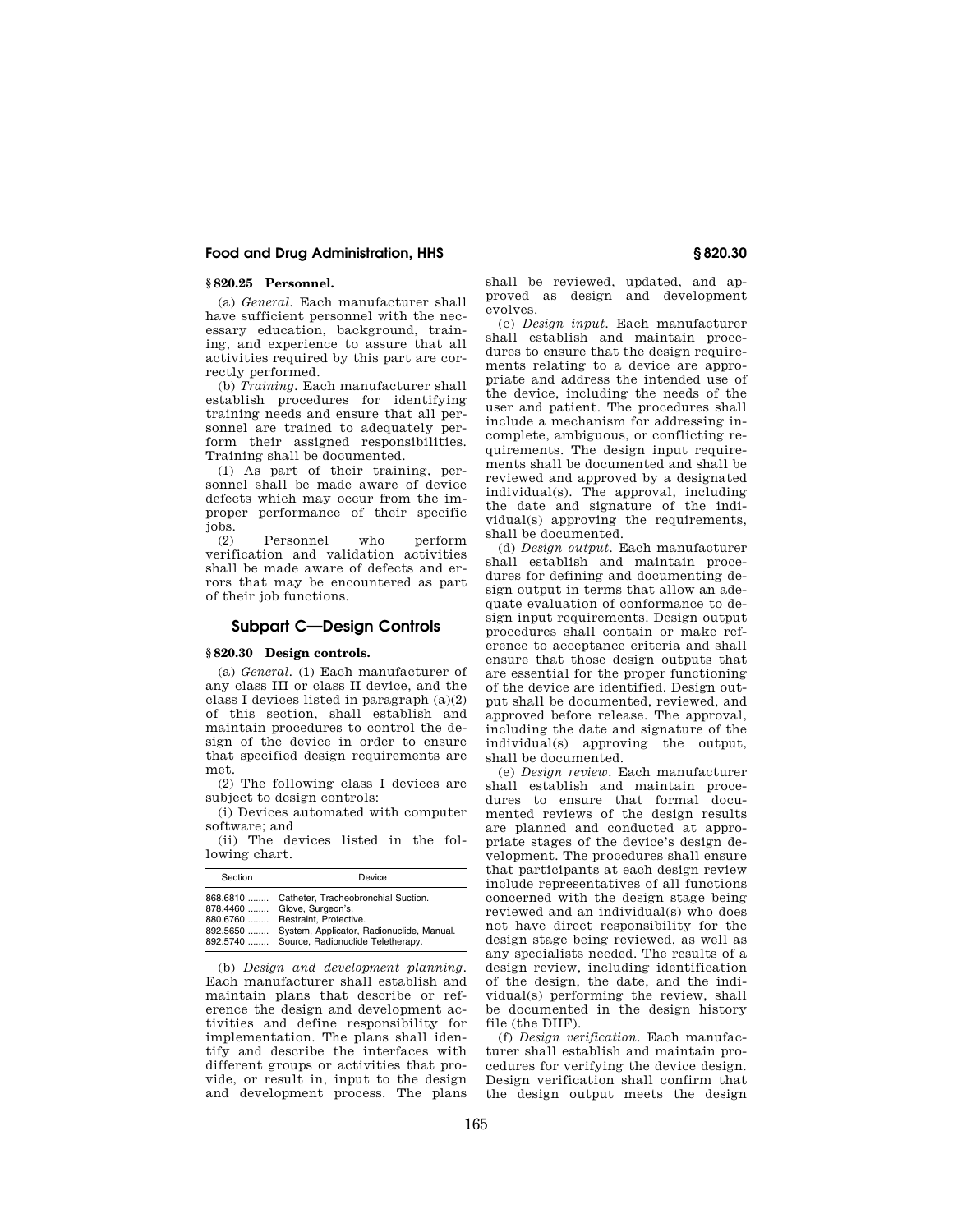input requirements. The results of the design verification, including identification of the design, method(s), the date, and the individual(s) performing the verification, shall be documented in the DHF.

(g) *Design validation.* Each manufacturer shall establish and maintain procedures for validating the device design. Design validation shall be performed under defined operating conditions on initial production units, lots, or batches, or their equivalents. Design validation shall ensure that devices conform to defined user needs and intended uses and shall include testing of production units under actual or simulated use conditions. Design validation shall include software validation and risk analysis, where appropriate. The results of the design validation, including identification of the design, method(s), the date, and the individual(s) performing the validation, shall be documented in the DHF.

(h) *Design transfer.* Each manufacturer shall establish and maintain procedures to ensure that the device design is correctly translated into production specifications.

(i) *Design changes.* Each manufacturer shall establish and maintain procedures for the identification, documentation, validation or where appropriate verification, review, and approval of design changes before their implementation.

(j) *Design history file.* Each manufacturer shall establish and maintain a DHF for each type of device. The DHF shall contain or reference the records necessary to demonstrate that the design was developed in accordance with the approved design plan and the requirements of this part.

# **Subpart D—Document Controls**

# **§ 820.40 Document controls.**

Each manufacturer shall establish and maintain procedures to control all documents that are required by this part. The procedures shall provide for the following:

(a) *Document approval and distribution.* Each manufacturer shall designate an individual(s) to review for adequacy and approve prior to issuance all documents established to meet the

# **§ 820.40 21 CFR Ch. I (4–1–20 Edition)**

requirements of this part. The approval, including the date and signature of the individual(s) approving the document, shall be documented. Documents established to meet the requirements of this part shall be available at all locations for which they are designated, used, or otherwise necessary, and all obsolete documents shall be promptly removed from all points of use or otherwise prevented from unintended use.

(b) *Document changes.* Changes to documents shall be reviewed and approved by an individual(s) in the same function or organization that performed the original review and approval, unless specifically designated otherwise. Approved changes shall be communicated to the appropriate personnel in a timely manner. Each manufacturer shall maintain records of changes to documents. Change records shall include a description of the change, identification of the affected documents, the signature of the approving individual(s), the approval date, and when the change becomes effective.

# **Subpart E—Purchasing Controls**

# **§ 820.50 Purchasing controls.**

Each manufacturer shall establish and maintain procedures to ensure that all purchased or otherwise received product and services conform to specified requirements.

(a) *Evaluation of suppliers, contractors, and consultants.* Each manufacturer shall establish and maintain the requirements, including quality requirements, that must be met by suppliers, contractors, and consultants. Each manufacturer shall:

(1) Evaluate and select potential suppliers, contractors, and consultants on the basis of their ability to meet specified requirements, including quality requirements. The evaluation shall be documented.

(2) Define the type and extent of control to be exercised over the product, services, suppliers, contractors, and consultants, based on the evaluation results.

(3) Establish and maintain records of acceptable suppliers, contractors, and consultants.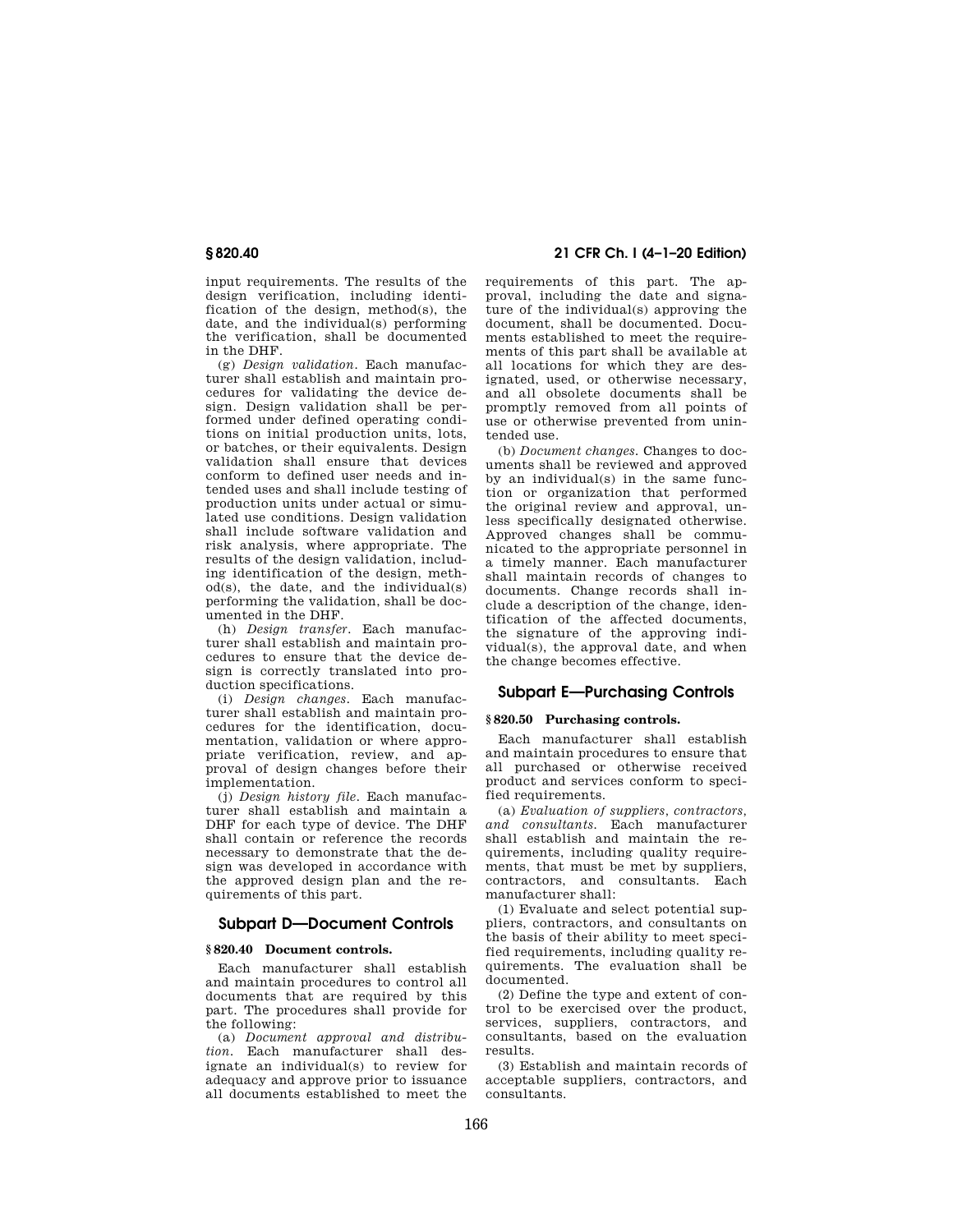(b) *Purchasing data.* Each manufacturer shall establish and maintain data that clearly describe or reference the specified requirements, including quality requirements, for purchased or otherwise received product and services. Purchasing documents shall include, where possible, an agreement that the suppliers, contractors, and consultants agree to notify the manufacturer of changes in the product or service so that manufacturers may determine whether the changes may affect the quality of a finished device. Purchasing data shall be approved in accordance with §820.40.

# **Subpart F—Identification and Traceability**

# **§ 820.60 Identification.**

Each manufacturer shall establish and maintain procedures for identifying product during all stages of receipt, production, distribution, and installation to prevent mixups.

#### **§ 820.65 Traceability.**

Each manufacturer of a device that is intended for surgical implant into the body or to support or sustain life and whose failure to perform when properly used in accordance with instructions for use provided in the labeling can be reasonably expected to result in a significant injury to the user shall establish and maintain procedures for identifying with a control number each unit, lot, or batch of finished devices and where appropriate components. The procedures shall facilitate corrective action. Such identification shall be documented in the DHR.

# **Subpart G—Production and Process Controls**

#### **§ 820.70 Production and process controls.**

(a) *General.* Each manufacturer shall develop, conduct, control, and monitor production processes to ensure that a device conforms to its specifications. Where deviations from device specifications could occur as a result of the manufacturing process, the manufacturer shall establish and maintain process control procedures that describe any process controls necessary to ensure conformance to specifications. Where process controls are needed they shall include:

(1) Documented instructions, standard operating procedures (SOP's), and methods that define and control the manner of production;

(2) Monitoring and control of process parameters and component and device characteristics during production;

(3) Compliance with specified reference standards or codes;

(4) The approval of processes and process equipment; and

(5) Criteria for workmanship which shall be expressed in documented standards or by means of identified and approved representative samples.

(b) *Production and process changes.*  Each manufacturer shall establish and maintain procedures for changes to a specification, method, process, or procedure. Such changes shall be verified or where appropriate validated according to §820.75, before implementation and these activities shall be documented. Changes shall be approved in accordance with §820.40.

(c) *Environmental control.* Where environmental conditions could reasonably be expected to have an adverse effect on product quality, the manufacturer shall establish and maintain procedures to adequately control these environmental conditions. Environmental control system(s) shall be periodically inspected to verify that the system, including necessary equipment, is adequate and functioning properly. These activities shall be documented and reviewed.

(d) *Personnel.* Each manufacturer shall establish and maintain requirements for the health, cleanliness, personal practices, and clothing of personnel if contact between such personnel and product or environment could reasonably be expected to have an adverse effect on product quality. The manufacturer shall ensure that maintenance and other personnel who are required to work temporarily under special environmental conditions are appropriately trained or supervised by a trained individual.

(e) *Contamination control.* Each manufacturer shall establish and maintain procedures to prevent contamination of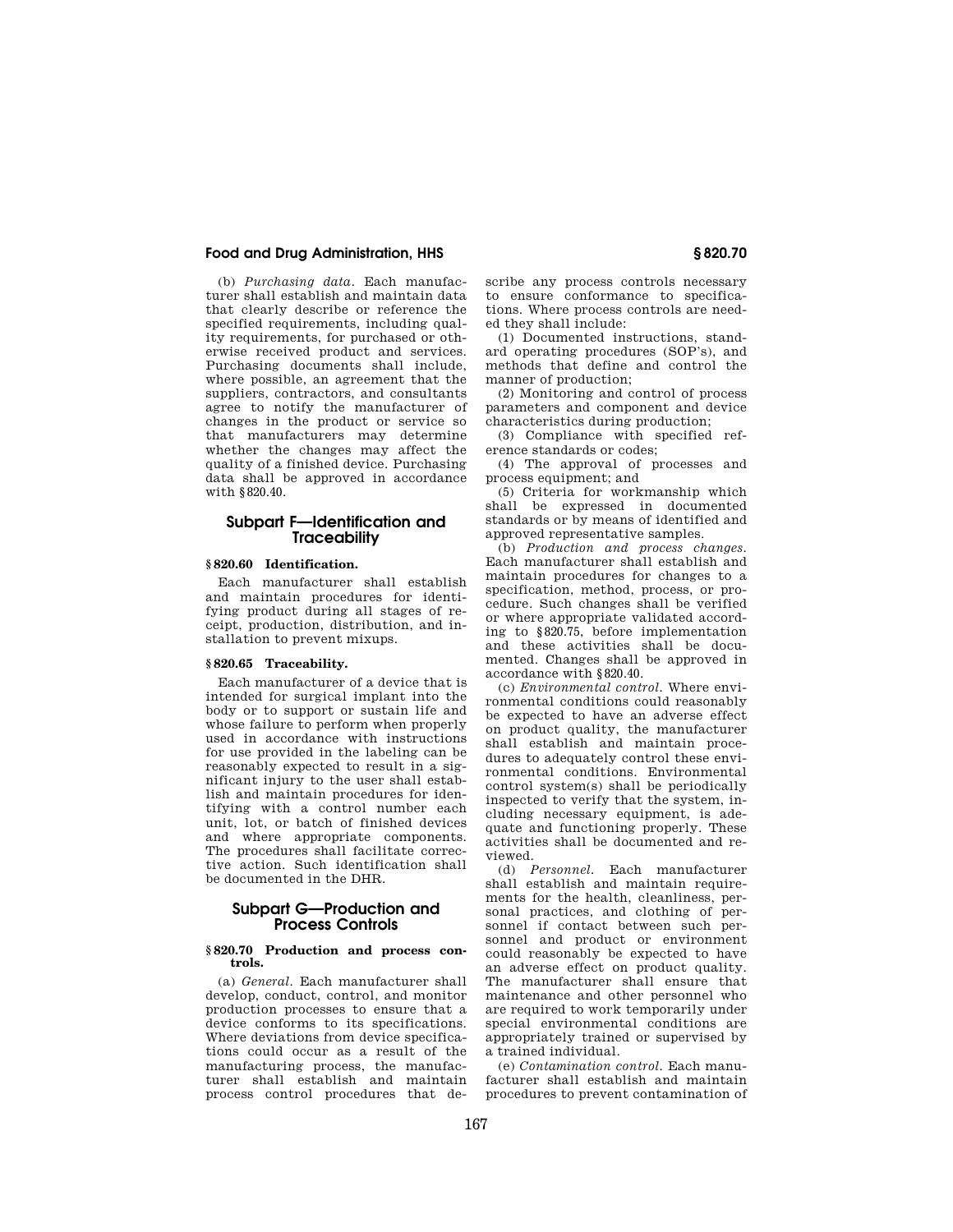equipment or product by substances that could reasonably be expected to have an adverse effect on product quality.

(f) *Buildings.* Buildings shall be of suitable design and contain sufficient space to perform necessary operations, prevent mixups, and assure orderly handling.

(g) *Equipment.* Each manufacturer shall ensure that all equipment used in the manufacturing process meets specified requirements and is appropriately designed, constructed, placed, and installed to facilitate maintenance, adjustment, cleaning, and use.

(1) *Maintenance schedule.* Each manufacturer shall establish and maintain schedules for the adjustment, cleaning, and other maintenance of equipment to ensure that manufacturing specifications are met. Maintenance activities, including the date and individual(s) performing the maintenance activities, shall be documented.

(2) *Inspection.* Each manufacturer shall conduct periodic inspections in accordance with established procedures to ensure adherence to applicable equipment maintenance schedules. The inspections, including the date and individual(s) conducting the inspections, shall be documented.

(3) *Adjustment.* Each manufacturer shall ensure that any inherent limitations or allowable tolerances are visibly posted on or near equipment requiring periodic adjustments or are readily available to personnel performing these adjustments.

(h) *Manufacturing material.* Where a manufacturing material could reasonably be expected to have an adverse effect on product quality, the manufacturer shall establish and maintain procedures for the use and removal of such manufacturing material to ensure that it is removed or limited to an amount that does not adversely affect the device's quality. The removal or reduction of such manufacturing material shall be documented.

(i) *Automated processes.* When computers or automated data processing systems are used as part of production or the quality system, the manufacturer shall validate computer software for its intended use according to an es-<br>tablished protocol. All software tablished

**§ 820.72 21 CFR Ch. I (4–1–20 Edition)** 

changes shall be validated before approval and issuance. These validation activities and results shall be documented.

#### **§ 820.72 Inspection, measuring, and test equipment.**

(a) *Control of inspection, measuring, and test equipment.* Each manufacturer shall ensure that all inspection, measuring, and test equipment, including mechanical, automated, or electronic inspection and test equipment, is suitable for its intended purposes and is capable of producing valid results. Each manufacturer shall establish and maintain procedures to ensure that equipment is routinely calibrated, inspected, checked, and maintained. The procedures shall include provisions for handling, preservation, and storage of equipment, so that its accuracy and fitness for use are maintained. These activities shall be documented.

(b) *Calibration.* Calibration procedures shall include specific directions and limits for accuracy and precision. When accuracy and precision limits are not met, there shall be provisions for remedial action to reestablish the limits and to evaluate whether there was any adverse effect on the device's quality. These activities shall be documented.

(1) *Calibration standards.* Calibration standards used for inspection, measuring, and test equipment shall be traceable to national or international standards. If national or international standards are not practical or available, the manufacturer shall use an independent reproducible standard. If no applicable standard exists, the manufacturer shall establish and maintain an in-house standard.

(2) *Calibration records.* The equipment identification, calibration dates, the individual performing each calibration, and the next calibration date shall be documented. These records shall be displayed on or near each piece of equipment or shall be readily available to the personnel using such equipment and to the individuals responsible for calibrating the equipment.

# **§ 820.75 Process validation.**

(a) Where the results of a process cannot be fully verified by subsequent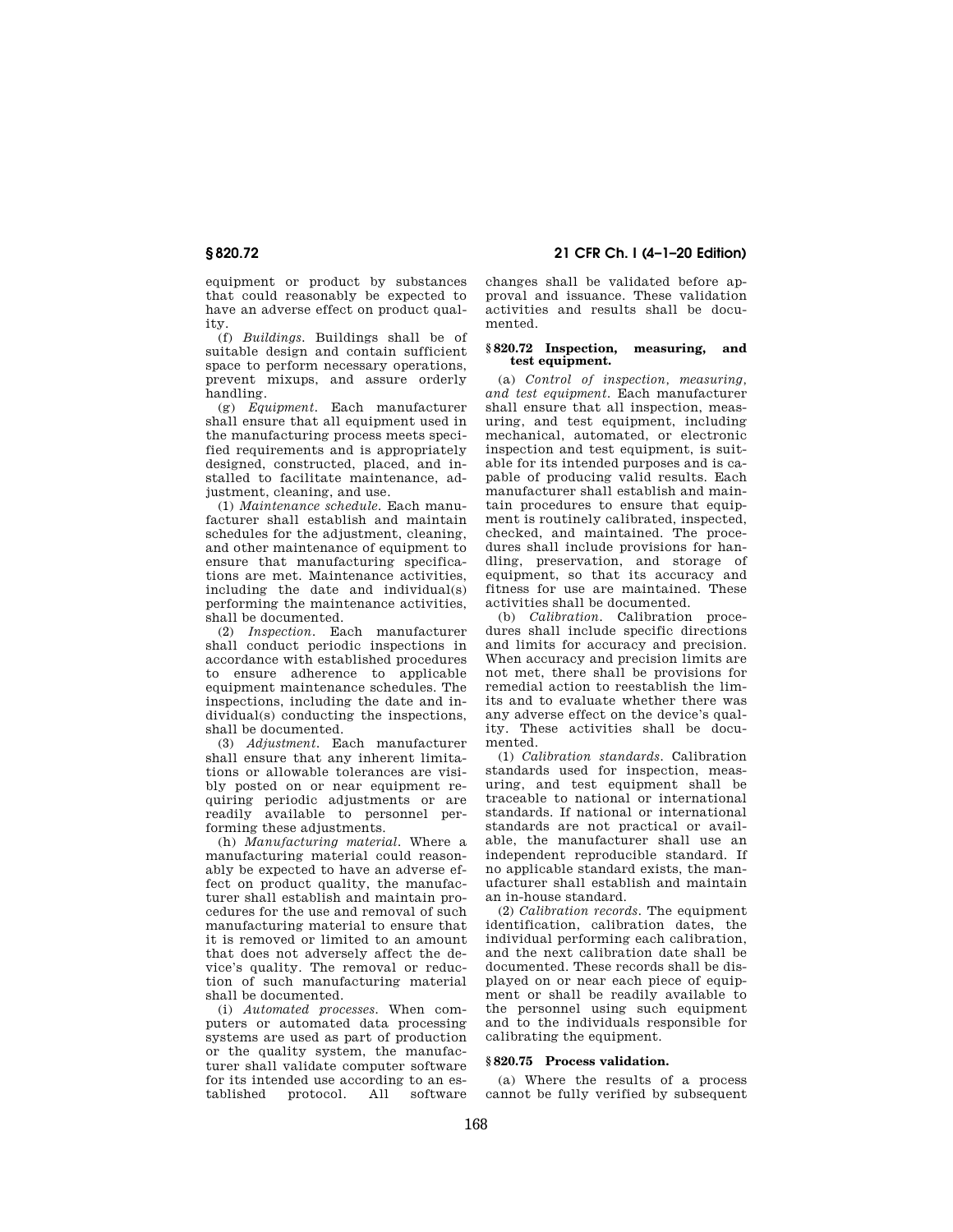inspection and test, the process shall be validated with a high degree of assurance and approved according to established procedures. The validation activities and results, including the date and signature of the individual(s) approving the validation and where appropriate the major equipment validated, shall be documented.

(b) Each manufacturer shall establish and maintain procedures for monitoring and control of process parameters for validated processes to ensure that the specified requirements continue to be met.

(1) Each manufacturer shall ensure that validated processes are performed by qualified individual(s).

(2) For validated processes, the monitoring and control methods and data, the date performed, and, where appropriate, the individual(s) performing the process or the major equipment used shall be documented.

(c) When changes or process deviations occur, the manufacturer shall review and evaluate the process and perform revalidation where appropriate. These activities shall be documented.

# **Subpart H—Acceptance Activities**

#### **§ 820.80 Receiving, in-process, and finished device acceptance.**

(a) *General.* Each manufacturer shall establish and maintain procedures for acceptance activities. Acceptance activities include inspections, tests, or other verification activities.

(b) *Receiving acceptance activities.*  Each manufacturer shall establish and maintain procedures for acceptance of incoming product. Incoming product shall be inspected, tested, or otherwise verified as conforming to specified requirements. Acceptance or rejection shall be documented.

(c) *In-process acceptance activities.*  Each manufacturer shall establish and maintain acceptance procedures, where appropriate, to ensure that specified requirements for in-process product are met. Such procedures shall ensure that in-process product is controlled until the required inspection and tests or other verification activities have been completed, or necessary approvals are received, and are documented.

(d) *Final acceptance activities.* Each manufacturer shall establish and maintain procedures for finished device acceptance to ensure that each production run, lot, or batch of finished devices meets acceptance criteria. Finished devices shall be held in quarantine or otherwise adequately controlled until released. Finished devices shall not be released for distribution until:

(1) The activities required in the DMR are completed;

(2) the associated data and documentation is reviewed;

(3) the release is authorized by the signature of a designated individual(s); and

(4) the authorization is dated.

(e) *Acceptance records.* Each manufacturer shall document acceptance activities required by this part. These records shall include:

(1) The acceptance activities performed;

(2) the dates acceptance activities are performed;

(3) the results;

(4) the signature of the individual(s) conducting the acceptance activities; and

(5) where appropriate the equipment used. These records shall be part of the DHR.

#### **§ 820.86 Acceptance status.**

Each manufacturer shall identify by suitable means the acceptance status of product, to indicate the conformance or nonconformance of product with acceptance criteria. The identification of acceptance status shall be maintained throughout manufacturing, packaging, labeling, installation, and servicing of the product to ensure that only product which has passed the required acceptance activities is distributed, used, or installed.

### **Subpart I—Nonconforming Product**

## **§ 820.90 Nonconforming product.**

(a) *Control of nonconforming product.*  Each manufacturer shall establish and maintain procedures to control product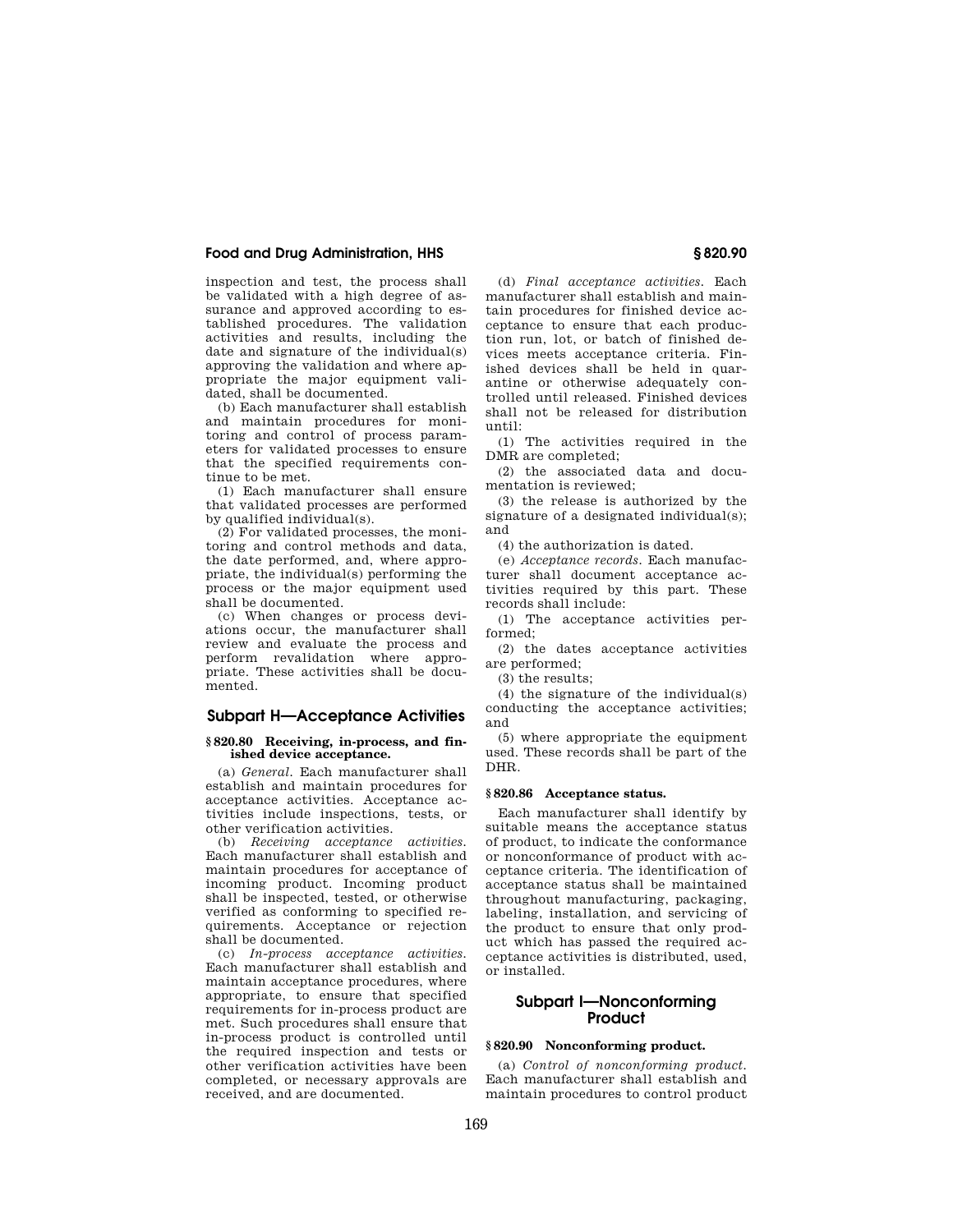that does not conform to specified requirements. The procedures shall address the identification, documentation, evaluation, segregation, and disposition of nonconforming product. The evaluation of nonconformance shall include a determination of the need for an investigation and notification of the persons or organizations responsible for the nonconformance. The evaluation and any investigation shall be documented.

(b) *Nonconformity review and disposition.* (1) Each manufacturer shall establish and maintain procedures that define the responsibility for review and the authority for the disposition of nonconforming product. The procedures shall set forth the review and disposition process. Disposition of nonconforming product shall be documented. Documentation shall include the justification for use of nonconforming product and the signature of the individual(s) authorizing the use.

(2) Each manufacturer shall establish and maintain procedures for rework, to include retesting and reevaluation of the nonconforming product after rework, to ensure that the product meets its current approved specifications. Rework and reevaluation activities, including a determination of any adverse effect from the rework upon the product, shall be documented in the DHR.

# **Subpart J—Corrective and Preventive Action**

#### **§ 820.100 Corrective and preventive action.**

(a) Each manufacturer shall establish and maintain procedures for implementing corrective and preventive action. The procedures shall include requirements for:

(1) Analyzing processes, work operations, concessions, quality audit reports, quality records, service records, complaints, returned product, and other sources of quality data to identify existing and potential causes of nonconforming product, or other quality problems. Appropriate statistical methodology shall be employed where necessary to detect recurring quality problems;

**§ 820.100 21 CFR Ch. I (4–1–20 Edition)** 

(2) Investigating the cause of nonconformities relating to product, processes, and the quality system;

(3) Identifying the action(s) needed to correct and prevent recurrence of nonconforming product and other quality problems;

(4) Verifying or validating the corrective and preventive action to ensure that such action is effective and does not adversely affect the finished device;

(5) Implementing and recording changes in methods and procedures needed to correct and prevent identified quality problems;

(6) Ensuring that information related to quality problems or nonconforming product is disseminated to those directly responsible for assuring the quality of such product or the prevention of such problems; and

(7) Submitting relevant information on identified quality problems, as well as corrective and preventive actions, for management review.

(b) All activities required under this section, and their results, shall be documented.

# **Subpart K—Labeling and Packaging Control**

# **§ 820.120 Device labeling.**

Each manufacturer shall establish and maintain procedures to control labeling activities.

(a) *Label integrity.* Labels shall be printed and applied so as to remain legible and affixed during the customary conditions of processing, storage, handling, distribution, and where appropriate use.

(b) *Labeling inspection.* Labeling shall not be released for storage or use until a designated individual(s) has examined the labeling for accuracy including, where applicable, the correct unique device identifier (UDI) or universal product code (UPC), expiration date, control number, storage instructions, handling instructions, and any additional processing instructions. The release, including the date and signature of the individual(s) performing the examination, shall be documented in the DHR.

(c) *Labeling storage.* Each manufacturer shall store labeling in a manner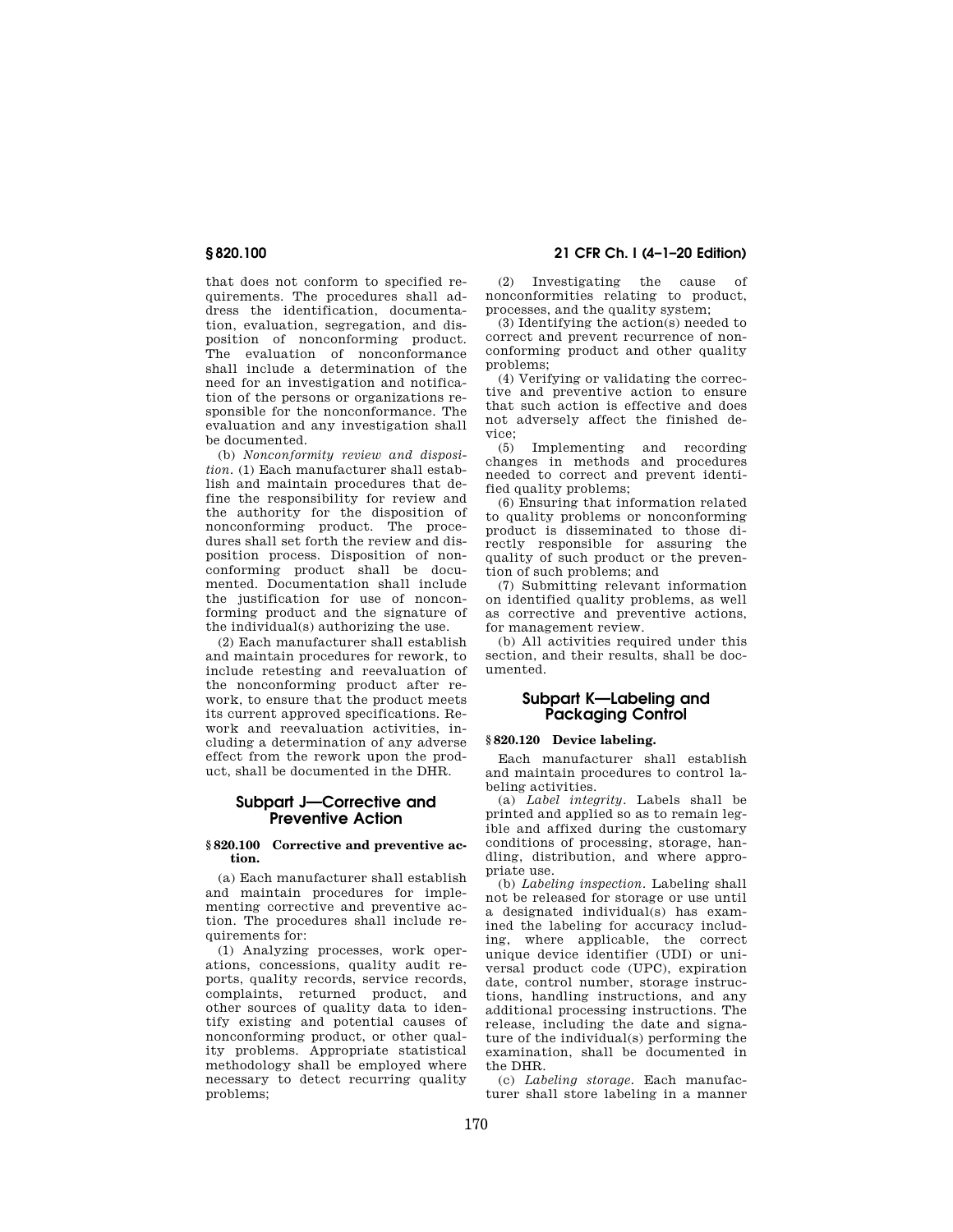that provides proper identification and is designed to prevent mixups.

(d) *Labeling operations.* Each manufacturer shall control labeling and packaging operations to prevent labeling mixups. The label and labeling used for each production unit, lot, or batch shall be documented in the DHR.

(e) *Control number.* Where a control number is required by §820.65, that control number shall be on or shall accompany the device through distribution.

[61 FR 52654, Oct. 7, 1996, as amended at 78 FR 58822, Sept. 24, 2013]

#### **§ 820.130 Device packaging.**

Each manufacturer shall ensure that device packaging and shipping containers are designed and constructed to protect the device from alteration or damage during the customary conditions of processing, storage, handling, and distribution.

# **Subpart L—Handling, Storage, Distribution, and Installation**

#### **§ 820.140 Handling.**

Each manufacturer shall establish and maintain procedures to ensure that mixups, damage, deterioration, contamination, or other adverse effects to product do not occur during handling.

#### **§ 820.150 Storage.**

(a) Each manufacturer shall establish and maintain procedures for the control of storage areas and stock rooms for product to prevent mixups, damage, deterioration, contamination, or other adverse effects pending use or distribution and to ensure that no obsolete, rejected, or deteriorated product is used or distributed. When the quality of product deteriorates over time, it shall be stored in a manner to facilitate proper stock rotation, and its condition shall be assessed as appropriate.

(b) Each manufacturer shall establish and maintain procedures that describe the methods for authorizing receipt from and dispatch to storage areas and stock rooms.

#### **§ 820.160 Distribution.**

(a) Each manufacturer shall establish and maintain procedures for control and distribution of finished devices to ensure that only those devices approved for release are distributed and that purchase orders are reviewed to ensure that ambiguities and errors are resolved before devices are released for distribution. Where a device's fitness for use or quality deteriorates over time, the procedures shall ensure that expired devices or devices deteriorated beyond acceptable fitness for use are not distributed.

(b) Each manufacturer shall maintain distribution records which include or refer to the location of:

(1) The name and address of the initial consignee;

(2) The identification and quantity of devices shipped;

(3) The date shipped; and

(4) Any control number(s) used.

#### **§ 820.170 Installation.**

(a) Each manufacturer of a device requiring installation shall establish and maintain adequate installation and inspection instructions, and where appropriate test procedures. Instructions and procedures shall include directions for ensuring proper installation so that the device will perform as intended after installation. The manufacturer shall distribute the instructions and procedures with the device or otherwise make them available to the person(s) installing the device.

(b) The person installing the device shall ensure that the installation, inspection, and any required testing are performed in accordance with the manufacturer's instructions and procedures and shall document the inspection and any test results to demonstrate proper installation.

# **Subpart M—Records**

# **§ 820.180 General requirements.**

All records required by this part shall be maintained at the manufacturing establishment or other location that is reasonably accessible to responsible officials of the manufacturer and to employees of FDA designated to perform inspections. Such records, including those not stored at the inspected establishment, shall be made readily available for review and copying by FDA employee(s). Such records shall be legible and shall be stored to minimize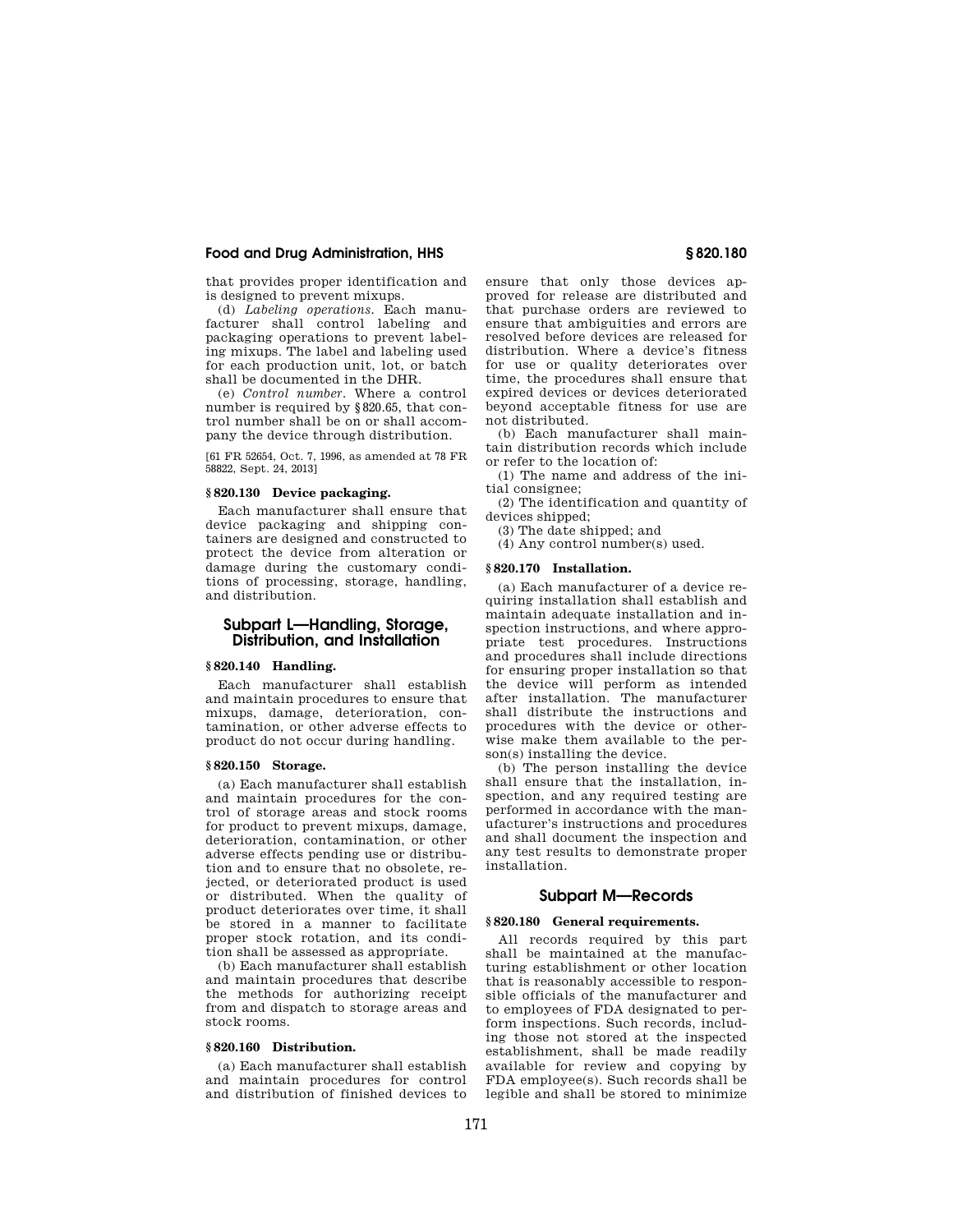deterioration and to prevent loss. Those records stored in automated data processing systems shall be backed up.

(a) *Confidentiality.* Records deemed confidential by the manufacturer may be marked to aid FDA in determining whether information may be disclosed under the public information regulation in part 20 of this chapter.

(b) *Record retention period.* All records required by this part shall be retained for a period of time equivalent to the design and expected life of the device, but in no case less than 2 years from the date of release for commercial distribution by the manufacturer.

(c) *Exceptions.* This section does not apply to the reports required by §820.20(c) Management review, §820.22 Quality audits, and supplier audit reports used to meet the requirements of §820.50(a) Evaluation of suppliers, contractors, and consultants, but does apply to procedures established under these provisions. Upon request of a designated employee of FDA, an employee in management with executive responsibility shall certify in writing that the management reviews and quality audits required under this part, and supplier audits where applicable, have been performed and documented, the dates on which they were performed, and that any required corrective action has been undertaken.

#### **§ 820.181 Device master record.**

Each manufacturer shall maintain device master records (DMR's). Each manufacturer shall ensure that each DMR is prepared and approved in accordance with §820.40. The DMR for each type of device shall include, or refer to the location of, the following information:

(a) Device specifications including appropriate drawings, composition, formulation, component specifications, and software specifications;

(b) Production process specifications including the appropriate equipment specifications, production methods, production procedures, and production environment specifications;

(c) Quality assurance procedures and specifications including acceptance criteria and the quality assurance equipment to be used:

**§ 820.181 21 CFR Ch. I (4–1–20 Edition)** 

(d) Packaging and labeling specifications, including methods and processes used; and

(e) Installation, maintenance, and servicing procedures and methods.

#### **§ 820.184 Device history record.**

Each manufacturer shall maintain device history records (DHR's). Each manufacturer shall establish and maintain procedures to ensure that DHR's for each batch, lot, or unit are maintained to demonstrate that the device is manufactured in accordance with the DMR and the requirements of this part. The DHR shall include, or refer to the location of, the following information:

(a) The dates of manufacture;

(b) The quantity manufactured;

(c) The quantity released for distribution;

(d) The acceptance records which demonstrate the device is manufactured in accordance with the DMR;

(e) The primary identification label and labeling used for each production unit; and

(f) Any unique device identifier (UDI) or universal product code (UPC), and any other device identification(s) and control number(s) used.

[61 FR 52654, Oct. 7, 1996, as amended at 78 FR 58822, Sept. 24, 2013]

#### **§ 820.186 Quality system record.**

Each manufacturer shall maintain a quality system record (QSR). The QSR shall include, or refer to the location of, procedures and the documentation of activities required by this part that are not specific to a particular type of device(s), including, but not limited to, the records required by §820.20. Each manufacturer shall ensure that the QSR is prepared and approved in accordance with §820.40.

#### **§ 820.198 Complaint files.**

(a) Each manufacturer shall maintain complaint files. Each manufacturer shall establish and maintain procedures for receiving, reviewing, and evaluating complaints by a formally designated unit. Such procedures shall ensure that:

(1) All complaints are processed in a uniform and timely manner;

(2) Oral complaints are documented upon receipt; and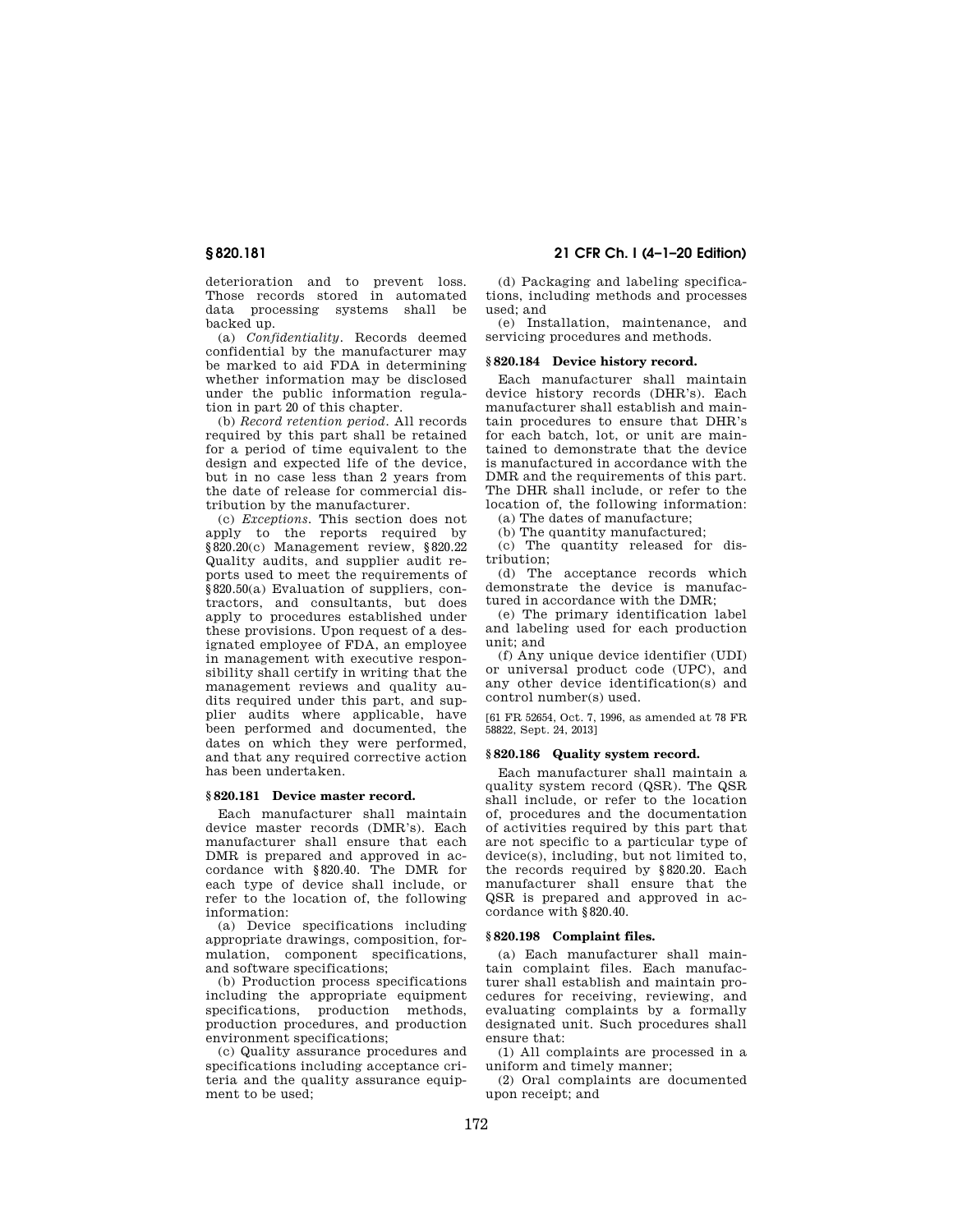(3) Complaints are evaluated to determine whether the complaint represents an event which is required to be reported to FDA under part 803 of this chapter, Medical Device Reporting.

(b) Each manufacturer shall review and evaluate all complaints to determine whether an investigation is necessary. When no investigation is made, the manufacturer shall maintain a record that includes the reason no investigation was made and the name of the individual responsible for the decision not to investigate.

(c) Any complaint involving the possible failure of a device, labeling, or packaging to meet any of its specifications shall be reviewed, evaluated, and investigated, unless such investigation has already been performed for a similar complaint and another investigation is not necessary.

(d) Any complaint that represents an event which must be reported to FDA under part 803 of this chapter shall be promptly reviewed, evaluated, and investigated by a designated individual(s) and shall be maintained in a separate portion of the complaint files or otherwise clearly identified. In addition to the information required by §820.198(e), records of investigation under this paragraph shall include a determination of:

(1) Whether the device failed to meet specifications;

(2) Whether the device was being used for treatment or diagnosis; and

(3) The relationship, if any, of the device to the reported incident or adverse event.

(e) When an investigation is made under this section, a record of the investigation shall be maintained by the formally designated unit identified in paragraph (a) of this section. The record of investigation shall include:

(1) The name of the device;

(2) The date the complaint was received;

(3) Any unique device identifier (UDI) or universal product code (UPC), and any other device identification(s) and control number(s) used;

(4) The name, address, and phone number of the complainant;

(5) The nature and details of the complaint;

(6) The dates and results of the investigation;

(7) Any corrective action taken; and

(8) Any reply to the complainant.

(f) When the manufacturer's formally designated complaint unit is located at a site separate from the manufacturing establishment, the investigated complaint(s) and the record(s) of investigation shall be reasonably accessible to the manufacturing establishment.

(g) If a manufacturer's formally designated complaint unit is located outside of the United States, records required by this section shall be reasonably accessible in the United States at either:

(1) A location in the United States where the manufacturer's records are regularly kept; or

(2) The location of the initial distributor.

[61 FR 52654, Oct. 7, 1996, as amended at 69 FR 11313, Mar. 10, 2004; 71 FR 16228, Mar. 31, 2006; 78 FR 58822, Sept. 24, 2013]

# **Subpart N—Servicing**

# **§ 820.200 Servicing.**

(a) Where servicing is a specified requirement, each manufacturer shall establish and maintain instructions and procedures for performing and verifying that the servicing meets the specified requirements.

(b) Each manufacturer shall analyze service reports with appropriate statistical methodology in accordance with §820.100.

(c) Each manufacturer who receives a service report that represents an event which must be reported to FDA under part 803 of this chapter shall automatically consider the report a complaint and shall process it in accordance with the requirements of §820.198.

(d) Service reports shall be documented and shall include:

(1) The name of the device serviced;

(2) Any unique device identifier (UDI) or universal product code (UPC), and any other device identification(s) and control number(s) used;

(3) The date of service;

(4) The individual(s) servicing the device;

(5) The service performed; and